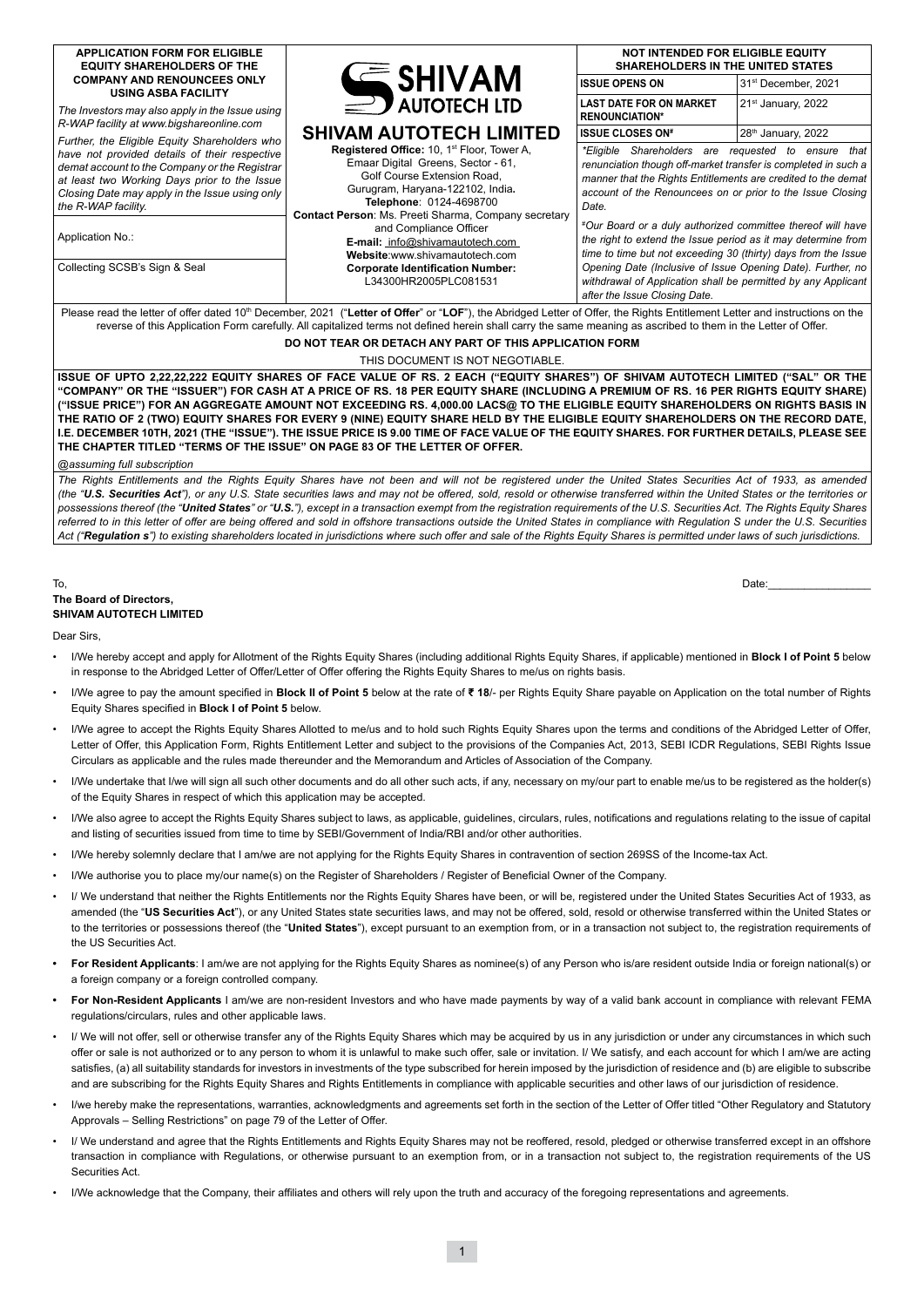## **1. NAME AND CONTACT DETAILS OF APPLICANT**

|    | <b>Name of Sole/First Applicant</b>                                                                                                                                                                                                                                                                                                                   |                |                      |  |  |  |                                                                                                       |              |  |              |  |  |  |                       |                            |                      |  |
|----|-------------------------------------------------------------------------------------------------------------------------------------------------------------------------------------------------------------------------------------------------------------------------------------------------------------------------------------------------------|----------------|----------------------|--|--|--|-------------------------------------------------------------------------------------------------------|--------------|--|--------------|--|--|--|-----------------------|----------------------------|----------------------|--|
|    | Name of Second Joint Applicant                                                                                                                                                                                                                                                                                                                        |                |                      |  |  |  |                                                                                                       |              |  |              |  |  |  |                       |                            |                      |  |
|    | Name of Third Joint Applicant                                                                                                                                                                                                                                                                                                                         |                |                      |  |  |  |                                                                                                       |              |  |              |  |  |  |                       |                            |                      |  |
|    | <b>Indian Address:</b>                                                                                                                                                                                                                                                                                                                                |                |                      |  |  |  |                                                                                                       |              |  |              |  |  |  |                       |                            |                      |  |
|    |                                                                                                                                                                                                                                                                                                                                                       |                |                      |  |  |  |                                                                                                       |              |  |              |  |  |  |                       |                            |                      |  |
|    | Email:                                                                                                                                                                                                                                                                                                                                                |                |                      |  |  |  |                                                                                                       |              |  |              |  |  |  |                       |                            |                      |  |
|    | Telephone / Mobile No.                                                                                                                                                                                                                                                                                                                                |                |                      |  |  |  |                                                                                                       |              |  |              |  |  |  |                       |                            |                      |  |
| 2. | PERMANENT ACCOUNT NUMBER (PAN)                                                                                                                                                                                                                                                                                                                        |                |                      |  |  |  |                                                                                                       |              |  |              |  |  |  |                       |                            |                      |  |
|    | <b>Sole/First Applicant</b>                                                                                                                                                                                                                                                                                                                           |                |                      |  |  |  |                                                                                                       |              |  |              |  |  |  |                       |                            |                      |  |
|    | <b>Second Applicant</b>                                                                                                                                                                                                                                                                                                                               |                |                      |  |  |  |                                                                                                       |              |  |              |  |  |  |                       |                            |                      |  |
|    | <b>Third Applicant</b>                                                                                                                                                                                                                                                                                                                                |                |                      |  |  |  |                                                                                                       |              |  |              |  |  |  |                       |                            |                      |  |
| 3. | TYPE OF APPLICANTS (Please tick √): Resident Non-Resident                                                                                                                                                                                                                                                                                             |                |                      |  |  |  |                                                                                                       |              |  |              |  |  |  |                       |                            |                      |  |
|    | Note: Non-resident Applicants applying on non-repatriation basis should select "Resident".                                                                                                                                                                                                                                                            |                |                      |  |  |  |                                                                                                       |              |  |              |  |  |  |                       |                            |                      |  |
| 4. | <b>DEPOSITORY ACCOUNT DETAILS</b> : please provide your DP ID and Client ID (Please tick $\checkmark$ for NSDL or CDSL): $-\Box$ NSDL $\Box$ CDSL                                                                                                                                                                                                     |                |                      |  |  |  |                                                                                                       |              |  |              |  |  |  |                       |                            |                      |  |
|    | For NSDL enter 8 digit DP ID followed by 8 digit Client ID / For CDSL enter 16 digit Client ID                                                                                                                                                                                                                                                        |                |                      |  |  |  |                                                                                                       |              |  |              |  |  |  |                       |                            |                      |  |
|    | Note: Allotment of Rights Equity Shares shall be made in dematerialized form only.                                                                                                                                                                                                                                                                    |                |                      |  |  |  |                                                                                                       |              |  |              |  |  |  |                       |                            |                      |  |
| 5. | <b>APPLICATION DETAILS</b>                                                                                                                                                                                                                                                                                                                            |                |                      |  |  |  |                                                                                                       |              |  |              |  |  |  |                       |                            |                      |  |
|    | Rights Equity Shares (Including additional Rights Equity Shares) applied for [Block I]                                                                                                                                                                                                                                                                |                |                      |  |  |  |                                                                                                       |              |  |              |  |  |  |                       |                            |                      |  |
|    |                                                                                                                                                                                                                                                                                                                                                       |                |                      |  |  |  | Total amount payable on application at ₹ 18/- per Rights Equity Share [Block II] = [Block I] x ₹ 18/- |              |  |              |  |  |  |                       |                            |                      |  |
|    |                                                                                                                                                                                                                                                                                                                                                       | (₹ in Figures) |                      |  |  |  |                                                                                                       |              |  | (₹ in Words) |  |  |  |                       |                            |                      |  |
|    |                                                                                                                                                                                                                                                                                                                                                       |                |                      |  |  |  |                                                                                                       |              |  |              |  |  |  |                       |                            |                      |  |
| 6. | PAYMENT DETAILS [IN CAPITAL LETTERS]                                                                                                                                                                                                                                                                                                                  |                |                      |  |  |  |                                                                                                       |              |  |              |  |  |  |                       |                            |                      |  |
|    | Amount Blocked (₹ in figures) :                                                                                                                                                                                                                                                                                                                       |                |                      |  |  |  |                                                                                                       | (₹ in Words) |  |              |  |  |  |                       |                            |                      |  |
|    | ASBA BANK A/c No.                                                                                                                                                                                                                                                                                                                                     |                |                      |  |  |  |                                                                                                       |              |  |              |  |  |  |                       |                            |                      |  |
|    | Name of ASBA Bank Account Holder:                                                                                                                                                                                                                                                                                                                     |                |                      |  |  |  |                                                                                                       |              |  |              |  |  |  |                       |                            |                      |  |
|    |                                                                                                                                                                                                                                                                                                                                                       |                |                      |  |  |  |                                                                                                       |              |  |              |  |  |  |                       |                            |                      |  |
|    | I/We authorise the SCSB to block the amount specified above as part of the ASBA process. I/ We confirm that I/ we are making the payment towards my/our Application                                                                                                                                                                                   |                |                      |  |  |  |                                                                                                       |              |  |              |  |  |  |                       |                            |                      |  |
|    | through my/ our bank account only and not using any third-party bank account for making such payment. Further, I/we confirm that the ASBA Account is held in my/our<br>own name.                                                                                                                                                                      |                |                      |  |  |  |                                                                                                       |              |  |              |  |  |  |                       |                            |                      |  |
|    | SIGNATURE OF ASBA BANK ACCOUNT HOLDER                                                                                                                                                                                                                                                                                                                 |                |                      |  |  |  |                                                                                                       |              |  |              |  |  |  |                       |                            |                      |  |
|    |                                                                                                                                                                                                                                                                                                                                                       |                |                      |  |  |  |                                                                                                       |              |  |              |  |  |  |                       |                            |                      |  |
|    |                                                                                                                                                                                                                                                                                                                                                       |                |                      |  |  |  |                                                                                                       |              |  |              |  |  |  |                       |                            |                      |  |
|    | Sole/First Account Holder                                                                                                                                                                                                                                                                                                                             |                |                      |  |  |  | Second Joint Account Holder                                                                           |              |  |              |  |  |  |                       | Third Joint Account Holder |                      |  |
|    | Note: Signature(s) as per the specimen recorded with the SCSB. In case of joint equity shareholders, all the joint equity shareholders must sign in the same sequence                                                                                                                                                                                 |                |                      |  |  |  |                                                                                                       |              |  |              |  |  |  |                       |                            |                      |  |
|    | as per specimen recorded with the SCSB.                                                                                                                                                                                                                                                                                                               |                |                      |  |  |  |                                                                                                       |              |  |              |  |  |  |                       |                            |                      |  |
|    | <b>SIGNATURE OF APPLICANT(S)</b><br>I/We hereby confirm that I/we have read, understood and accept the terms and conditions of this Application Form, Rights Entitlement Letter, Abridged Letter of Offer                                                                                                                                             |                |                      |  |  |  |                                                                                                       |              |  |              |  |  |  |                       |                            |                      |  |
|    | and Letter of Offer. I/we hereby confirm that I/we have read the Instructions for filling up this Application Form given overleaf. I/We understand that in case of Allotment<br>of Rights Equity Shares to me/us, my/our beneficiary account as mentioned in this Application Form would get credited to the extent of allotted Rights Equity Shares. |                |                      |  |  |  |                                                                                                       |              |  |              |  |  |  |                       |                            |                      |  |
|    |                                                                                                                                                                                                                                                                                                                                                       |                |                      |  |  |  |                                                                                                       |              |  |              |  |  |  |                       |                            |                      |  |
|    |                                                                                                                                                                                                                                                                                                                                                       |                | Sole/First Applicant |  |  |  | Second Joint Applicant                                                                                |              |  |              |  |  |  | Third Joint Applicant |                            |                      |  |
|    | Note: Signature(s) as per the specimen recorded with the Depository. In case of joint equity shareholders, all the joint equity shareholders must sign in the same<br>sequence as per specimen recorded with the Depository.                                                                                                                          |                |                      |  |  |  |                                                                                                       |              |  |              |  |  |  |                       |                            |                      |  |
|    |                                                                                                                                                                                                                                                                                                                                                       |                |                      |  |  |  |                                                                                                       |              |  |              |  |  |  |                       |                            |                      |  |
|    |                                                                                                                                                                                                                                                                                                                                                       |                |                      |  |  |  | <b>SHIVAM AUTOTECH LIMITED - RIGHTS ISSUE</b>                                                         |              |  |              |  |  |  |                       |                            |                      |  |
| 7. | Received from                                                                                                                                                                                                                                                                                                                                         |                |                      |  |  |  | ACKNOWLEDGEMENT SLIP FOR APPLICANT                                                                    |              |  |              |  |  |  |                       |                            | APPLICATION FORM NO. |  |

| l DP ID and Client ID .       |  |  |  |  |                         |  |  |  |  |  |  | Collecting SCSB's Sign & Seal |
|-------------------------------|--|--|--|--|-------------------------|--|--|--|--|--|--|-------------------------------|
| Amount blocked (₹ in figures) |  |  |  |  | Bank &<br><b>Branch</b> |  |  |  |  |  |  |                               |
| ASBA Account No.              |  |  |  |  |                         |  |  |  |  |  |  | Date                          |
| Tel. / Mobile No.             |  |  |  |  | Email Id:               |  |  |  |  |  |  |                               |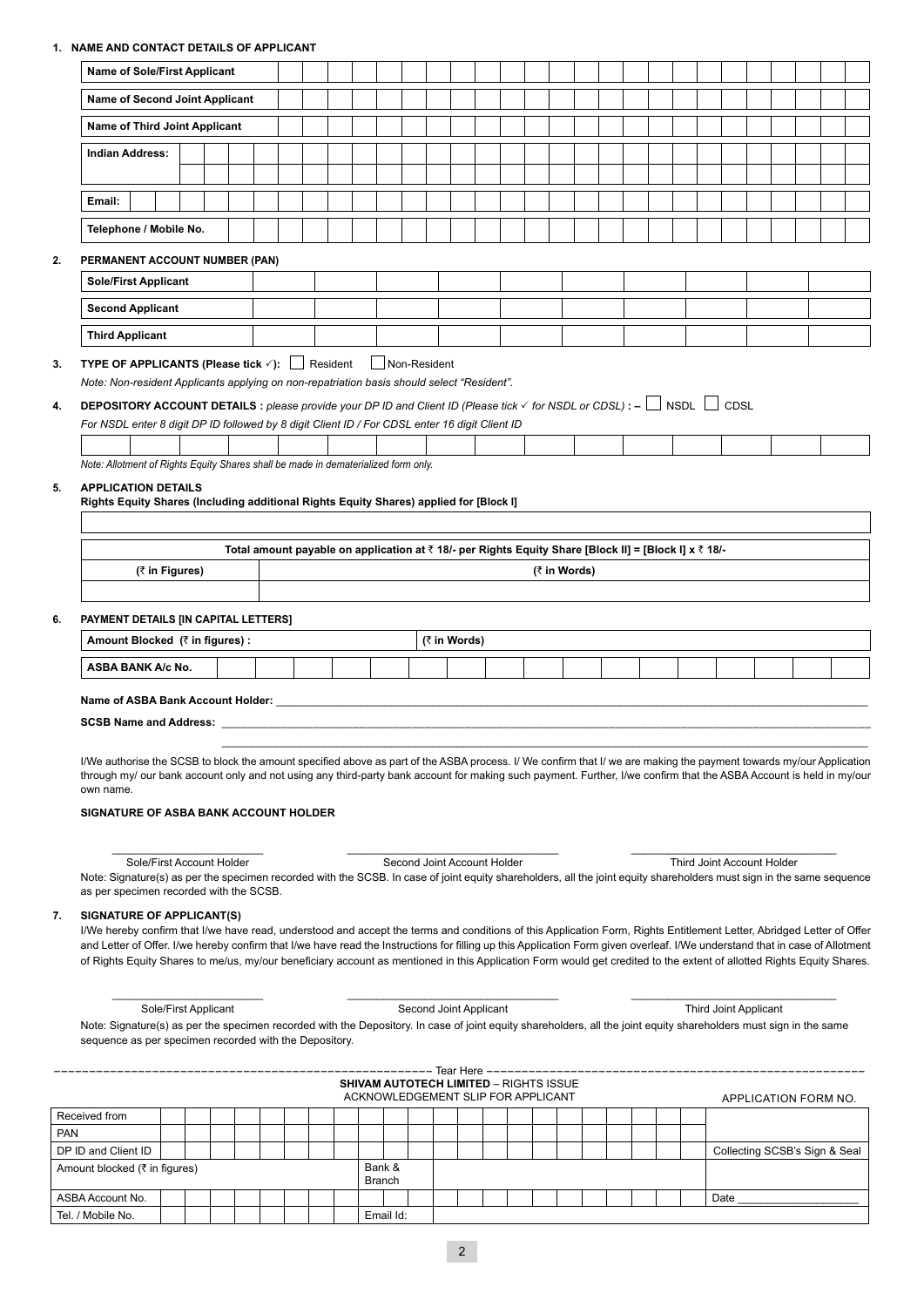**GENERAL INSTRUCTION**

a) Please read the instructions carefully before filling this Application Form.

- b) Please read the Letter of Offer carefully to understand the Application process and applicable settlement process. All references in this Application Form to the "Abridged Letter of Offer" are to the Abridged Letter of Offer read together with the Letter of Offer. For accessing the Letter of Offer, the Abridged Letter of Offer and the Application Form, please refer below links provided on page 4 of this Application Form.
- c) The Application Form can be used by both the Eligible Equity Shareholders and the Renouncees.
- **d) In accordance with Regulation 76 of the SEBI ICDR Regulations, SEBI Rights Issue Circulars and ASBA Circulars, all Investors desiring to make an Application in this Issue are mandatorily required to use either the ASBA process or the optional mechanism instituted only for resident Investors in this Issue, i.e., R-WAP. Kindly note that Non-Resident Investors cannot apply in this Issue using the R-WAP facility, and therefore will have to apply through ASBA mode. Investors should carefully read the provisions applicable to such Applications before making their Application through ASBA or using the R-WAP. For details, see "***- Procedure for Application through the ASBA Process***" and "***- Procedure for Application through the R-WAP***" on page 95 and 96, respectively of the Letter of Offer.**
- **e) Applications should be (i) submitted to the Designated Branch of the SCSB or made online/electronic through the website of the SCSBs (if made available by such SCSB) for authorizing such SCSB to block Application Money payable on the Application in their respective ASBA Accounts, or (ii) filled on the online Application Form available on R- WAP platform** and make online payment using the internet banking or UPI facility from their own bank account thereat. **Please note that on the Issue Closing Date, (i) Applications through ASBA process will be uploaded until 5.00 p.m. (Indian Standard Time) or such extended time as**  permitted by the Stock Exchanges, and (ii) the R-WAP facility will be available until 5.00 p.m. (Indian Standard Time) or such extended timeas permitted by the **Stock Exchanges.**

Please note that in accordance with Regulation 77A of the SEBI ICDR Regulations read with the SEBI Rights Issue Circulars, the credit of Rights Entitlements and Allotment of Equity Shares shall be made in dematerialised form only. Accordingly, Eligible Equity Shareholders holding Equity Shares in physical form as on Record Date and desirous of subscribing to Equity Shares in this Issue are advised to furnish the details of their demat account to the Registrar or our Company at least two Working Days prior to the Issue Closing Date, to enable the credit of their Rights Entitlements in their respective demat accounts at least one day before the Issue Closing Date. For further details, see "TERMS OF THE ISSUE - PROCESS OF MAKING AN APPLICATION IN THE ISSUE" beginning on page 93 of the Letter of Offer.

- An Investor, wishing to participate in this Issue through the ASBA facility, is required to have an ASBA enabled bank account with an SCSB, prior to making the Application and required to provide necessary details, including details of the ASBA Account, authorizing the SCSB to block an amount equal to the Application Money in the ASBA Account mentioned in the Application Form. In case of Application through R-WAP, the Investors should enable the internet banking or UPI facility of their respective bank accounts. Please note that only those Investors who have a demat account can apply through ASBA facility.
- g) The Application should be complete in all respects. The Application Form found incomplete with regard to any of the particulars required to be given therein, and/or which are not completed in conformity with the terms of the Letter of Offer, Abridged Letter of Offer, the Rights Entitlement Letter and the Application Form are liable to be rejected. **The Application Form must be filled in English only.**
- h) In case of non-receipt of Application Form, Application can be made on plain paper mentioning all necessary details as mentioned under the section "*Terms of the Issue - Making of an Application by Eligible Equity Shareholders on Plain Paper under ASBA process*" on page 99 of the Letter of Offer. An Eligible Equity Shareholder shall submit the plain paper Application to the Designated Branch of the SCSB for authorizing such SCSB to block Application Money in the said bank account maintained with the same SCSB and not to the Bankers to the Issue or Escrow Collection Bank (assuming that such Escrow Collection Bank is not an SCSB), our Company or the Registrar. Applications on plain paper will not be accepted from any address outside India.
- All Applicants, and in the case of Application in joint names, each of the joint Applicants, should mention their PAN allotted under the Income-tax Act, 1961, irrespective of the amount of the Application. Except for Applications on behalf of the Central or the State Government, the residents of Sikkim and the officials appointed by the courts, **Applications without PAN will be considered incomplete and are liable to be rejected. With effect from August 16, 2010, the demat accounts for Investors for which PAN details have not been verified shall be "suspended for credit" and no Allotment and credit of Rights Equity Shares pursuant to this Issue shall be made into the accounts of such Investors.**
- In case of Application through ASBA facility, all payments will be made only by blocking the amount in the ASBA Account. Furthermore, in case of Applications submitted using the R-WAP facility, payments shall be made using internet banking facility or UPI facility**. Cash payment or payment by cheque or demand draft or pay order or NEFT or RTGS or through any other mode is not acceptable for application**. In case payment is made in contravention of this, the Application will be deemed invalid and the Application Money will be refunded and no interest will be paid thereon.
- For physical Applications through ASBA at Designated Branches of SCSB, signatures should be either in English or Hindi or in any other language specifiedin the Eighth Schedule to the Constitution of India. Signatures other than in any such language or thumb impression must be attested by a Notary Public or a Special Executive Magistrate under his/her official seal. The Investors must sign the Application as per the specimen signature recorded with the SCSB.
- In case of joint holders and physical Applications through ASBA process, all joint holders must sign the relevant part of the Application Form in the same order and as per the specimen signature(s) recorded with the SCSB. In case of joint Applicants, reference, if any, will be made in the first Applicant's name and all communication will be addressed to the first Applicant.
- m) All communication in connection with Applications for the Rights Equity Shares, including any change in address of the Investors should be addressed to the Registrar prior to the date of Allotment in the Issue quoting the name of the first/sole Applicant and folio numbers/ DP Id and Client Id. In case of any change in address of the Eligible Equity Shareholders, the Eligible Equity Shareholders should also send the intimation for such change to the respective depository participant or, our Company or the Registrar in case of Eligible Equity Shareholders holding Equity Shares in physical form.
- n) Applicants are required to ensure that the number of Rights Equity Shares applied for by them do not exceed the investment limits or maximum number of Equity Shares that can be held by them prescribed under applicable law.
- **o) The Applicants shall submit only one Application Form for the Rights Entitlements available in a particular demat account.** In case of Investors who have provided details of demat account in accordance with the SEBI ICDR Regulations, such Investors will have to apply for the Rights Equity Shares from the same demat account in which they are holding the Rights Entitlements and in case of multiple demat accounts, the Investors are required to submit a separate Application Form for each demat account.
- **p) Please note that Applications without depository account details shall be treated as incomplete and shall be rejected, except in case of Eligible Equity**  Shareholders who hold Equity Shares in physical form and are applying in this Issue in accordance with the SEBI Rights Issue Circulars through R-WAP.
- The Company reserves the right to treat any Application Form as invalid which: (i) does not include the certification set out in the Application Form to the effect that the subscriber is authorised to acquire the Rights Equity Shares or Rights Entitlement in compliance with all applicable laws and regulations; (ii) appears to us or our agents to have been executed in or dispatched from the United States; (iii) where a registered Indian address is not provided; or (iv) where our Company believes that Application Form is incomplete or acceptance of such Application Form may infringe applicable legal or regulatory requirements; and our Company shall not be bound to allot or issue any Rights Equity Shares or Rights Entitlement in respect of any such Application Form.
- r) Any Investor being an OCB is required not to be under the adverse notice of the RBI and to obtain prior approval from RBI for applying in this Issue and such approval should be submitted to Registrar to the Issue so that the same is received on or prior to the Issue Closing Date.
- **s) PLEASE NOTE THAT CREDIT OF THE RIGHTS ENTITLEMENTS IN THE DEMAT ACCOUNT DOES NOT, PER SE, ENTITLE THE INVESTORS TO THE RIGHTS EQUITY SHARES AND THE INVESTORS HAVE TO SUBMIT APPLICATION FOR THE RIGHTS EQUITY SHARES ON OR BEFORE THE ISSUE CLOSING DATE AND MAKE PAYMENT OF THE APPLICATION MONEY. FOR DETAILS, SEE "TERMS OF THE ISSUE - PROCEDURE FOR APPLICATION" ON PAGE 93 OF THE LETTER OF OFFER.**
- Please note that the Rights Entitlements which are neither renounced nor subscribed by the Investors on or before the Issue Closing Date shall lapse and shall be extinguished after the Issue Closing Date.Our Company, in consultation with the Registrar reserves the right to treat as invalid any Application Form which: (i) appears to our Company or its agents to have been executed in, electronically transmitted from or dispatched from the United States or other jurisdictions where the offer and sale of the Equity Shares and/or the Rights Entitlements is not permitted under laws of such jurisdictions; (ii) does not include the relevant certifications set out in the Application Form, including to the effect that the person submitting and/or renouncing the Application Form is not in the United States and eligible to subscribe for the Equity Shares and/or the Rights Entitlements under applicable securities laws, and such person is complying with laws of jurisdictions applicable to such person in connection with this Issue and have obtained requisite approvals before applying in this Issue; or (iii) where either a registered Indian address is not provided or our Company believes acceptance of such Application Form may infringe applicable legal or regulatory requirements; and our Company shall not be bound to issue or allot any Equity Shares and/or the Rights Entitlements in respect of any such Application Form
- u) In place of Application number, Investors can mention the reference number as provided in the e-mail received from Registrar informing about their Rights Entitlement or the reference number of Rights Entitlement Letter or last eight digits of their demat account.